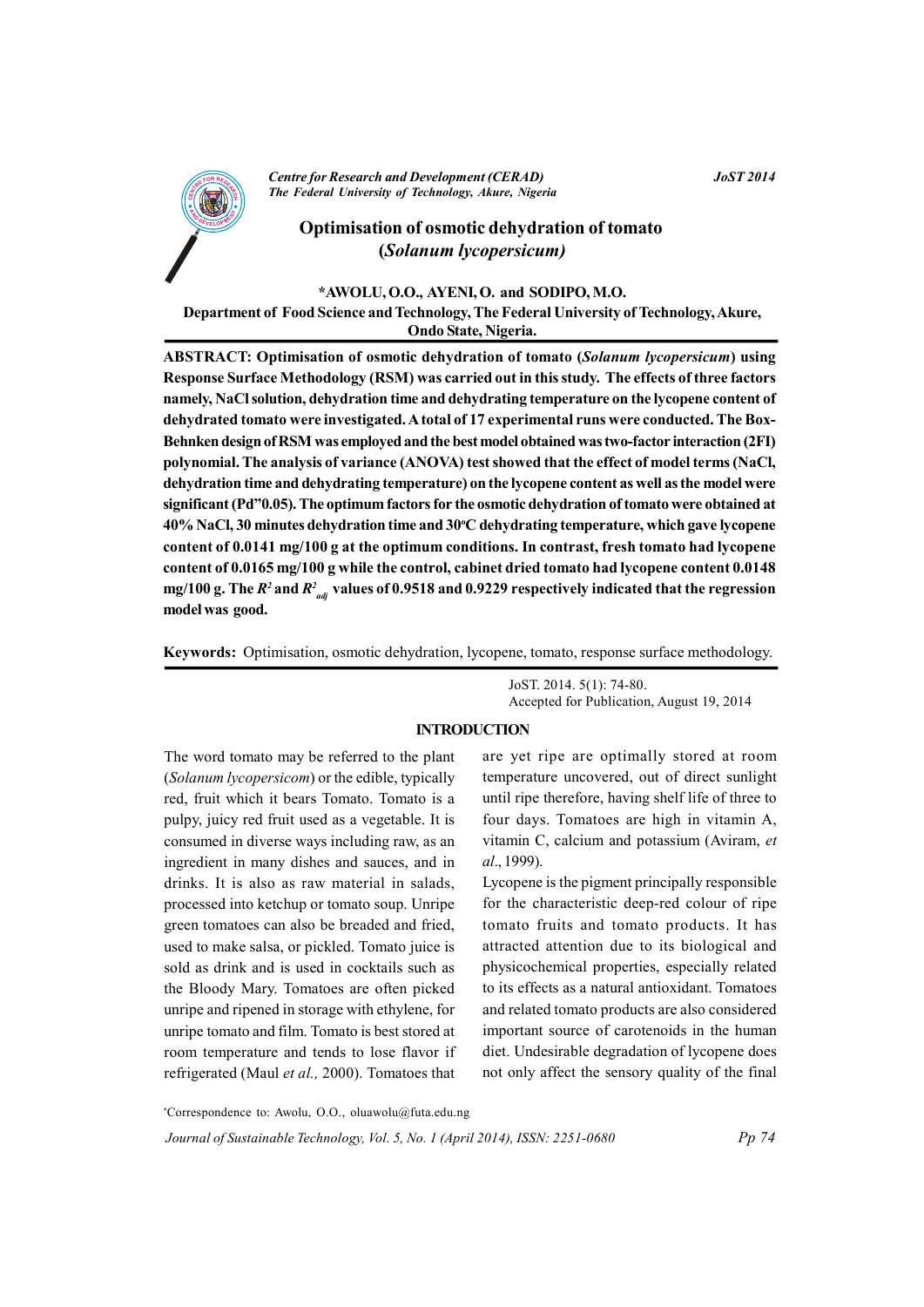product, but also the health benefit of tomatobased foods for the human body. Owning to their lipophilic nature, lycopene and other carotenoids are found to concentrate in lowdensity and very-low-density lipoprotein fractions of the serum (Clinton, 1998; Parthasarathy, et al., 1992). A major claim for lycopene's benefits is in the prevention and treatment of cancers of the lung, prostate, stomach, bladder, cervix, skin, mouth, pancreas, breast, colon, rectum, bone health, osteoporosis. It is believed to prevent brain tumors and especially prostate (Peters et al., 2007).

Osmotic dehydration in fruits and vegetable is a preparation step to further processing of fruits and vegetables since they contain about 70% moisture content), involving simultaneous transient moisture loss and solid gain when immersing in osmotic solutions, resulting in partial drying and improving the overall quality of food products (fruits and vegetables). The basic principles influencing osmotic dehydration are temperature, concentration, type and consistency of osmotic solution, the size and geometry of the material, the solutionto-materials mass ratio and, to a certain level, agitation of the solution (Rastogi, et al., 2005). Response Surface Methodology (RSM) is a statistical method used to optimize. It is also a powerful tool for the optimization of chemical. biological and industrialization processes.

This work studied the osmotic dehydration of tomatoes by varying the NaCl solution concentration, dehydration temperature and time using a Box-Behnken model of Response Surface Methodology) and compared the lycopene content of cabinet dried tomato and osmoticdehydrated tomato samples

## **MATERIALS AND METHOD**

The fresh tomatoes, oblong shaped "Kerewa" variety were purchased from Sabo Market in Akure, Ondo State.

## **Experimental design**

In order to optimize the Box-Behnken experimental design, a three-level-three factor Box-Behnken was employed for this study, which generated 17 experimental runs. The factors investigated in this study were percentage NaCl used (%), dehydrating temperature  $(^{\circ}C)$ , and dehydration time (min). The coded and uncoded factors (A, B, C), and levels used are shown in Table 1.

#### **Osmotic dehydration of tomato**

Ripe tomato (200 fruits of Kerewa variety) obtained from Sabo Market in Akure were sorted visually for colour (completely red), size (average of 4cm in length and 2cm in diameter) and with no physical damage. The tomatoes were washed and drained. As the tomato waxy skin can have high resistance to mass transfer, therefore, the fruits were perforated with needle (about 1mm of diameter to pin hole density of 16 holes/cm<sup>2</sup>), according to Shi et al. (1997). This insertion with pins was used instead of slicing which can leach out the tomato pigments (lycopene compound) into the solution.

| Table 1: Factors and their Levels for Box-Behnken Design for Lycopene content |  |  |
|-------------------------------------------------------------------------------|--|--|
|-------------------------------------------------------------------------------|--|--|

| Variable                                 | Symbol | <b>Coded Levels</b> |    |    |
|------------------------------------------|--------|---------------------|----|----|
|                                          |        |                     |    |    |
| Nacl A $(\% )$                           | $X_1$  | 20                  | 40 | 60 |
| Dehydration time (min)                   | Χ,     | 30                  | 60 | 90 |
| Dehydration temperature( ${}^{\circ}$ C) |        | 30                  | 50 |    |

Journal of Sustainable Technology, Vol. 5, No. 1 (April 2014), ISSN: 2251-0680

 $Pp 75$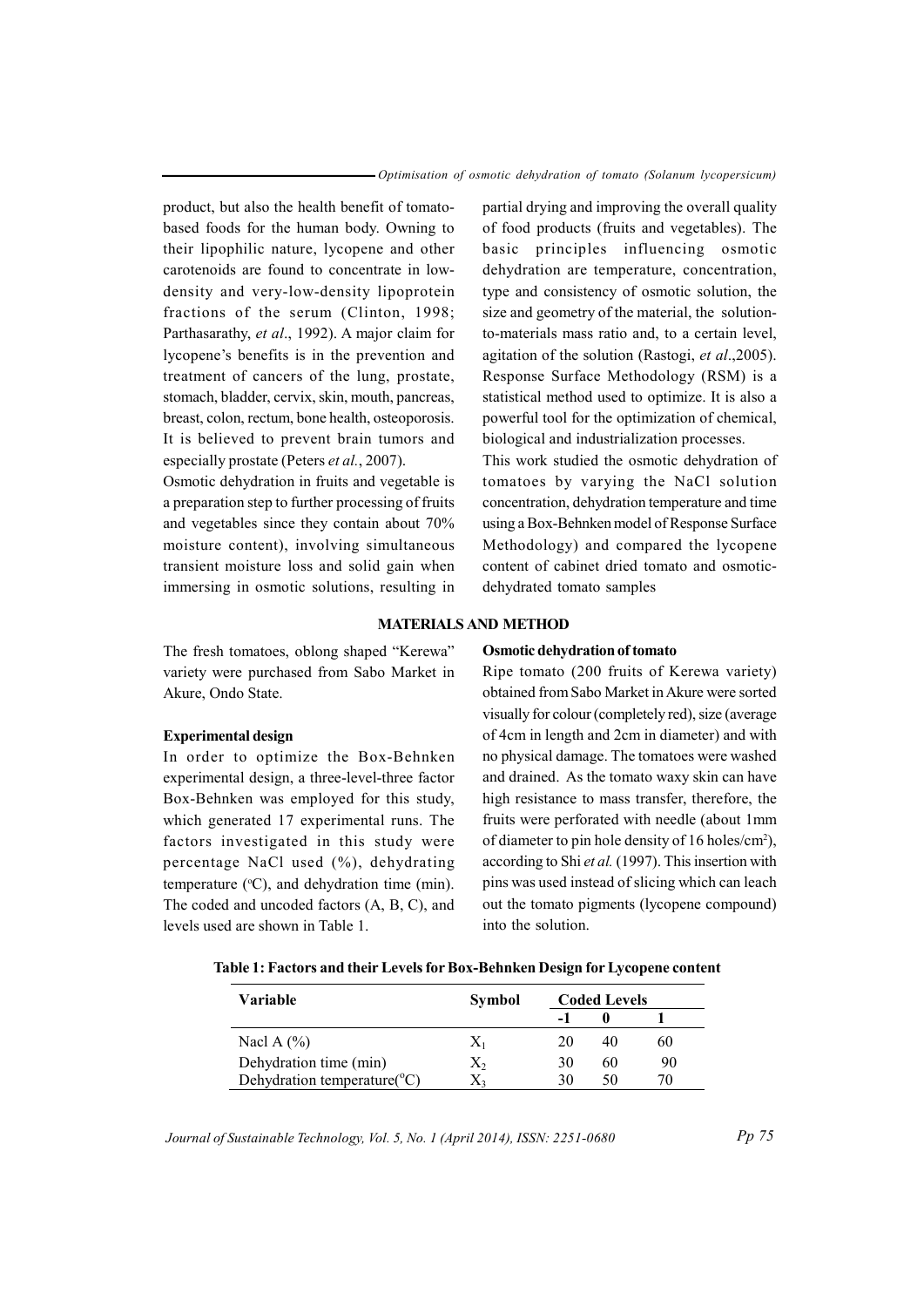| Run            | NaCl $(\% )$ | Dehydration       | Dehydration                      |
|----------------|--------------|-------------------|----------------------------------|
|                | (A)          | Time (Min)<br>(B) | Temperature (C)<br>$(^{\circ}C)$ |
| $\mathbf{1}$   | 20.00        | 60.00             | 30.00                            |
| $\overline{2}$ | 40.00        | 60.00             | 50.00                            |
| 3              | 20.00        | 30.00             | 50.00                            |
| $\overline{4}$ | 60.00        | 90.00             | 50.00                            |
| 5              | 40.00        | 60.00             | 50.00                            |
| 6              | 40.00        | 60.00             | 50.00                            |
| 7              | 40.00        | 90.00             | 70.00                            |
| 8              | 40.00        | 30.00             | 70.00                            |
| 9              | 20.00        | 90.00             | 50.00                            |
| 10             | 40.00        | 90.00             | 30.00                            |
| 11             | 40.00        | 60.00             | 50.00                            |
| 12             | 40.00        | 30.00             | 30.00                            |
| 13             | 60.00        | 60.00             | 70.00                            |
| 14             | 60.00        | 30.00             | 50.00                            |
| 15             | 20.00        | 60.00             | 70.00                            |
| 16             | 60.00        | 60.00             | 30.00                            |
| 17             | 40.00        | 60.00             | 50.00                            |

Table 2: Reaction Conditions (Nacl, Dehydration Time, and Dehydration Temperature) for Determination of the Lycopene Content

The tomatoes were prepared in four fruits per sample for the 17 experimental runs as shown in Table 2. Each sample of the 17 experimental runs was replicated giving total samples of 104 tomato fruits for osmotic dehydration. In comparison, 2 tomato samples were used for only cabinet drying while another 2 fresh tomato samples were used as a control, making 30 samples altogether.

The samples were removed from the solution at the completion of each experiment run using the conditions specified in Table 2. It was drained and excess of solution at the surface was removed with absorbent paper. The twenty six samples of osmo-dehydrated tomato fruits

samples were all sliced and further subjected to conventional drying method (cabinet drying) at 65°C for 14 hours to obtain dried tomato slices. The dried tomato slices samples were analyzed in order to know the effect of osmotic dehydration of the various treatment on lycopene content of the tomatoes using Spectrophotometer AJ-1C03

# Determination of lycopene content of tomato (Manuals of food analysis and quality control,  $2000$

Tomato sample (1g) were cut into pieces and ground in mortar containing some acid-washedsand. A small quantity of 85 % acetone was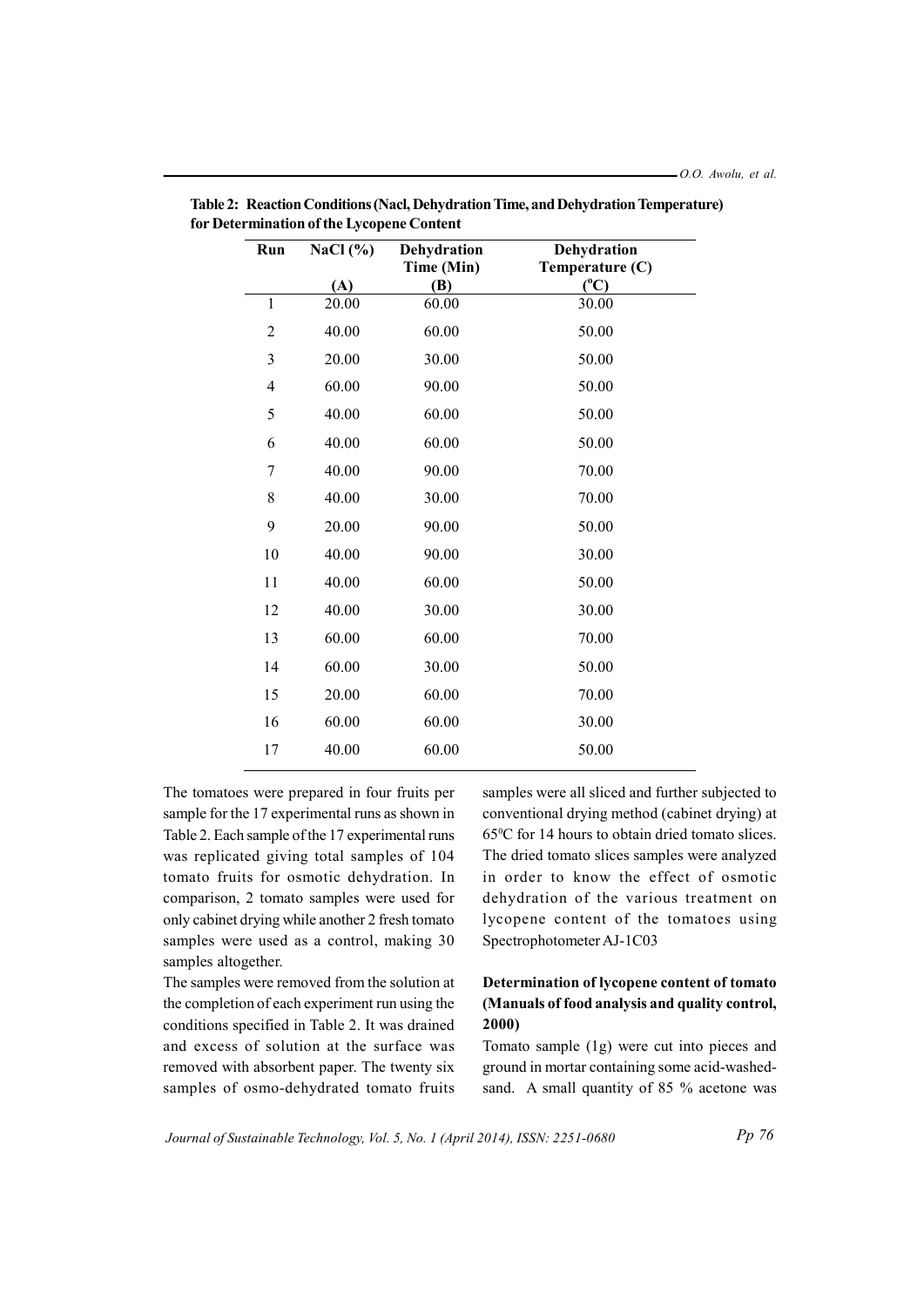added and mixed, and then decanted into a 100 cm<sup>3</sup> separating funnel labeled, 'A'. It was then ground again and rinsed with acetone and decanted into the same separating funnel  $(A)$ . The process was repeated until the ground tomato became white in colours. Small quantity of petroleum ether (b.p. 40-60  $^{\circ}$ C) was added into the separating funnel, followed by small quantity of water. It was well shaken and allowed to settle.

The bottom layer (water/acetone) was removed into another separating funnel, labeled, 'B'. Small quantity of petroleum ether was added to funnel 'B', while small quantity of water was added to funnel 'A', to wash and separate impurities from the sample. They were both allowed to settle with the bottom layer removed. In case of  $A$ , water layer were retained while for 'B', it was discarded. Petroleum ether layer of 'B' was added to that of 'A'. The water/acetone layer of 'B' was returned into the separating funnel  $(B)$ and some more petroleum ether added. Also, small quantity of water was added to 'A', shaken very well, allowed to settle and separated as above. The process was repeated until no colour appeared in the petroleum ether layer in 'B' and none in water layer of 'A'. The 'washed' petroleum layer of 'A' was transferred to 500  $\text{cm}^3$  volumetric flask and made up to 100 cm<sup>3</sup>. The optical density (absorbance) of the extract was read with Spectrophotometer AJ-1C03 at

The result showing the effect of NaCl, dehydration time, and temperature (variables) on the lycopene content (response) using response surface methodology is shown in Figures 1 to 3. The optimum lycopene content of 0.0141 mg/100 g was obtained at 40 % NaCl. 30 mins and 30  $\degree$ C for the osmo-dehydrated tomatoes. The least lycopene content of 0.0069 mg/100 g was obtained at 40 % NaCl, 90 mins dehydration time and 70 °C. In contrast, fresh

503 nm. The lycopene content was calculated as:

Then

\nLycopene content 
$$
\frac{mg}{100}gm =
$$

\nA).

\n3.1206 × 0D of sample × volume made up × dilution × 100

\nhttp://www.male">http://www.male">http://www.male up × dilution × 100

### .. .. ..... .. ... .. ..... .. ... .. ... ( )1

## $Statistical Analysis$

The data obtained in the experiments (Table 2) were analyzed using response surface methodology, so as to fit the quadratic polynomial equation generated by the Design-Expert software version 8.0.3.1 (Stat-Ease Inc., Minneapolis, USA). In order to correlate the response variable to the independent variables, multiple regressions was used to fit the coefficient of the polynomial model of the response. The quality of the fit of the model was evaluated using analysis of variance (ANOVA). The fitted quadratic response model is as described by the equation.

$$
Y = b_o + \sum_{i=1}^{k} b_i X_i + \sum_{i=1}^{k} b_{ij} X_i^2 + \sum_{i_{1 < j}}^{k} \sum_{j}^{k} b_i X_i X_j + e
$$

*Y* is response factor (Lycopene content), *i* and *j* denote linear and quadratic coefficients, respectively.  $b_{\mu}$  is the intercept,  $b_{\mu}$  is the first order model coefficient,  $k$  is the number of factors and *e* is the random error.

## **RESULTS AND DISCUSSION**

tomato had lycopene content of  $0.0165$  mg/ $100g$ while tomato dried using cabinet dryer had osmotic content of  $0.014$  mg/ $100$  g (Table 3). It was observed that the higher the dehydration temperature and dehydration time of osmotic dehydration the more the leaching out of the lycopene content into NaCl solution while the lower the dehydration temperature and dehydration time, the higher the lycopene content retention. This is in agreement with the

Journal of Sustainable Technology, Vol. 5, No. 1 (April 2014), ISSN: 2251-0680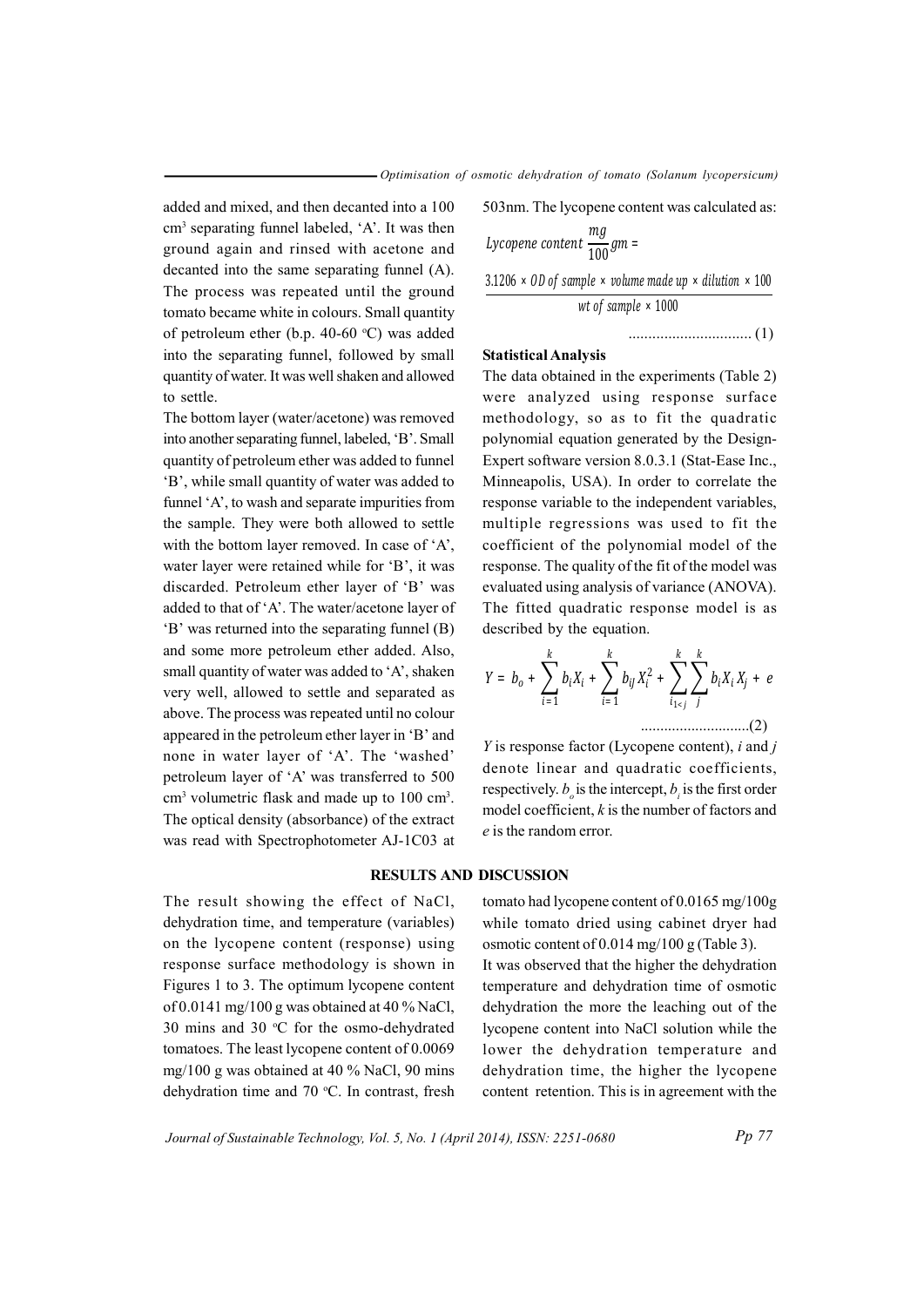| Table 3: Lycopene Content Values for Control Samples |  |  |
|------------------------------------------------------|--|--|
|                                                      |  |  |

| Control                              | Lycopene content (mg) |
|--------------------------------------|-----------------------|
| Fresh raw tomato                     | 0.0165                |
| Cabinet dried tomato sample          | 0.0148                |
| Optimized osmotic dehydration sample | 0 0 1 4 1             |

work of Aboushita, et al., (1997) who reported that high temperatures or long drying times in conventional air drying can cause serious damage to product flavor, colour, and nutrient and also reduce the rehydration capacity. Ertekin and Sultanoglu (2000) also reported that osmotic dehydrating is effective at relatively low temperature with minimal damage to colour and texture, but temperature above 45°C can lead to enzymatic browning and flavor deterioration.

The osmo-dehydrated tomato had lower lycopene content in contrast to that of cabinet drying. The osmo-dehydrated tomato nevertheless will however have additional advantages such as retention of nutritional contents over cabinet-dried tomato. The 3D plot (Figures 1 to 3) showed the effect of the variables on the lycopene content for the osmo-

dehydrated tomato. Fig. 1 showed the effect of dehydration time and NaCl on the lycopene content while keeping the temperature constant. The highest lycopene content value was obtained at the lowest values of dehydration time and NaCl. As the values of dehydration time and NaCl increases, the lycopene content reduces. The effect of NaCl is not as significant as that of dehydration time. This is further buttressed in Table 4 where the p-value of NaCl is  $0.0358$ , which is greater than the p-value of the duo of temperature and dehydration time, both less than  $0.0001$ .

In addition, the model used  $(2F1)$  was significant for the analysis since it has p-value less than 0.0001. Interactive model terms, AB and AC were also significant with the p-value less than  $0.005$ . Model term AC was not significant with p-value





**Fig. 1:3D plot showing the effect of dehydration time** and **NaCl** on **lycopene** content

**Fig. 2: 3D plot showing the effect of dehydration tempe ar t ru e and N Ca l on ly oc p ne e co tn ent**

Journal of Sustainable Technology, Vol. 5, No. 1 (April 2014), ISSN: 2251-0680

*Pp* 78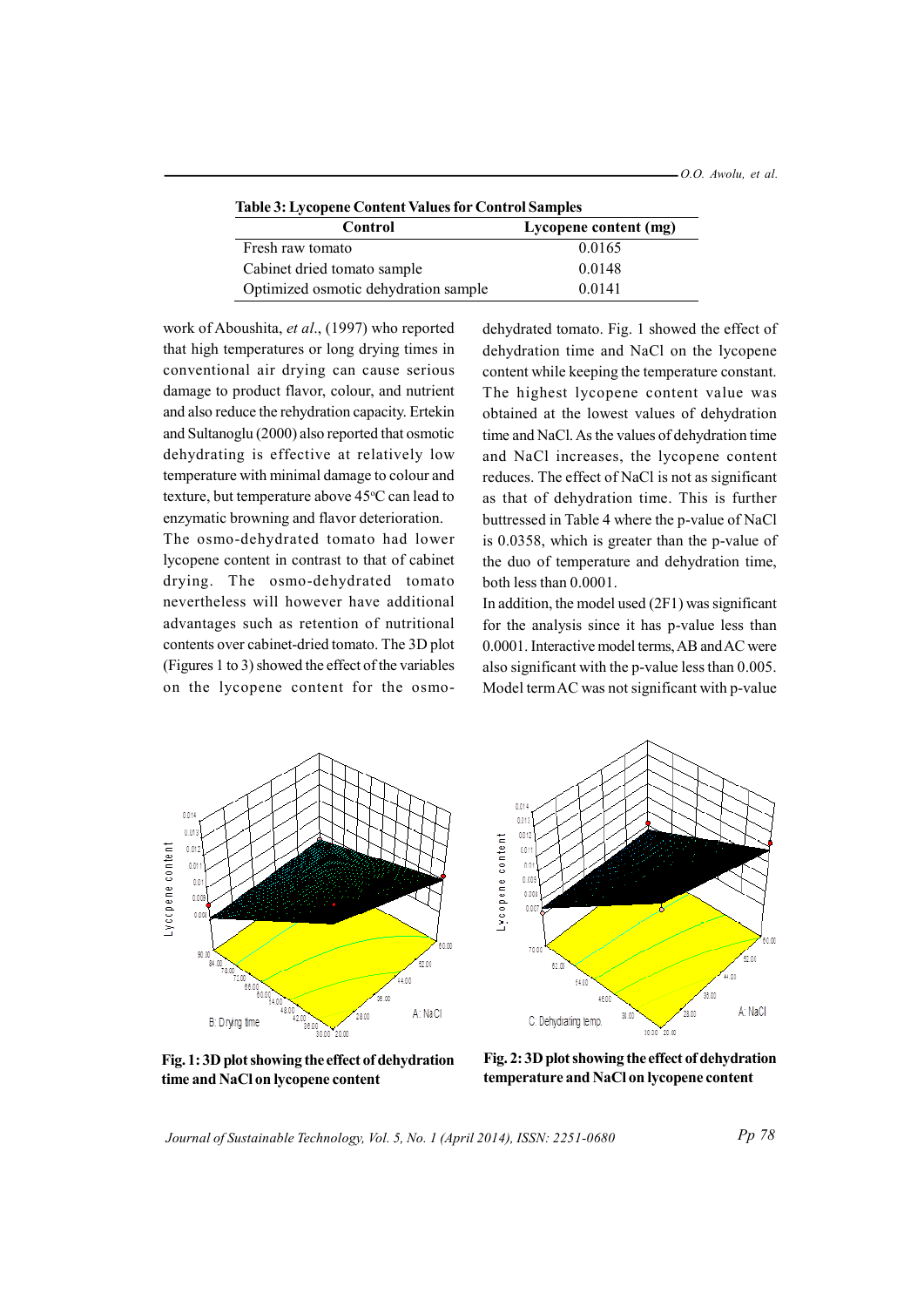



Fig. 3: 3D plot showing the effect of dehydration time and dehydrating temperature on lycopene content

greater than 0.005. The effect of NaCl and Temperature on lycopene content is shown in Fig. 2 while the effect of temperature and dehydration time on the osmotic content is shown in Fig 3 where highest lycopene content at the lowest variables values (40% NaCl, 30 minutes dehydration time and 30°C dehydrating temperature) were obtained.

The analysis of variance (ANOVA) (Table 4) showed that the effect of model terms (NaCl, dehydration time and dehydrating temperature) on the lycopene content as well as the model were significant ( $P<0.05$ ). Quadratic terms (AB and BC) were also significant ( $P < 0.05$ ). the model is quadratic

|                              | Sum of squares | dt | Mean square | F value | P-value prob> f |
|------------------------------|----------------|----|-------------|---------|-----------------|
| <b>Source</b>                |                |    |             |         |                 |
| Model                        | 6.724 E-005    | 6  | 1.121E-005  | 32.92   | < 0.0001        |
| A-Nacl                       | 2.000E-006     | 1  | 2.000E-006  | 5.88    | 0.0358          |
| <b>B-Dehydration</b><br>time | 1.711E-005     | 1  | 1.711E-005  | 50.27   | < 0.0001        |
| C-Dehydration<br>temperature | 4.005E-005     | 1  | 4.005E-005  | 117.67  | < 0.0001        |
| AB                           | 2.102E-006     | 1  | 2.102E-006  | 6.18    | 0.0322          |
| AC                           | 1.563E-006     | 1  | 1.563E-006  | 4.59    | 0.0578          |
| BC                           | 4.410E-006     | 1  | 4.410E-006  | 12.96   | 0.0049          |
| Lack of Fit                  | 3.404E-006     | 6  | 5.673E-007  |         |                 |
|                              |                |    |             |         |                 |

| Table 4: ANOVA Table for 2FI Model Osmo-dehydrated Tomato |  |
|-----------------------------------------------------------|--|
|-----------------------------------------------------------|--|

## \*df = degree of freedom

The final equations showing the effect of the variables on lycopene content is shown (equation 3) +  $9.841E-003 - 5.000E-004 \times A - 1.463E-003 \times B - 2.238E-003C + 7.250E$ Lycopene content =  $-004$  AB + 6.250E-004A<sup>2</sup> + 1.050E-003 B C

Journal of Sustainable Technology, Vol. 5, No. 1 (April 2014), ISSN: 2251-0680